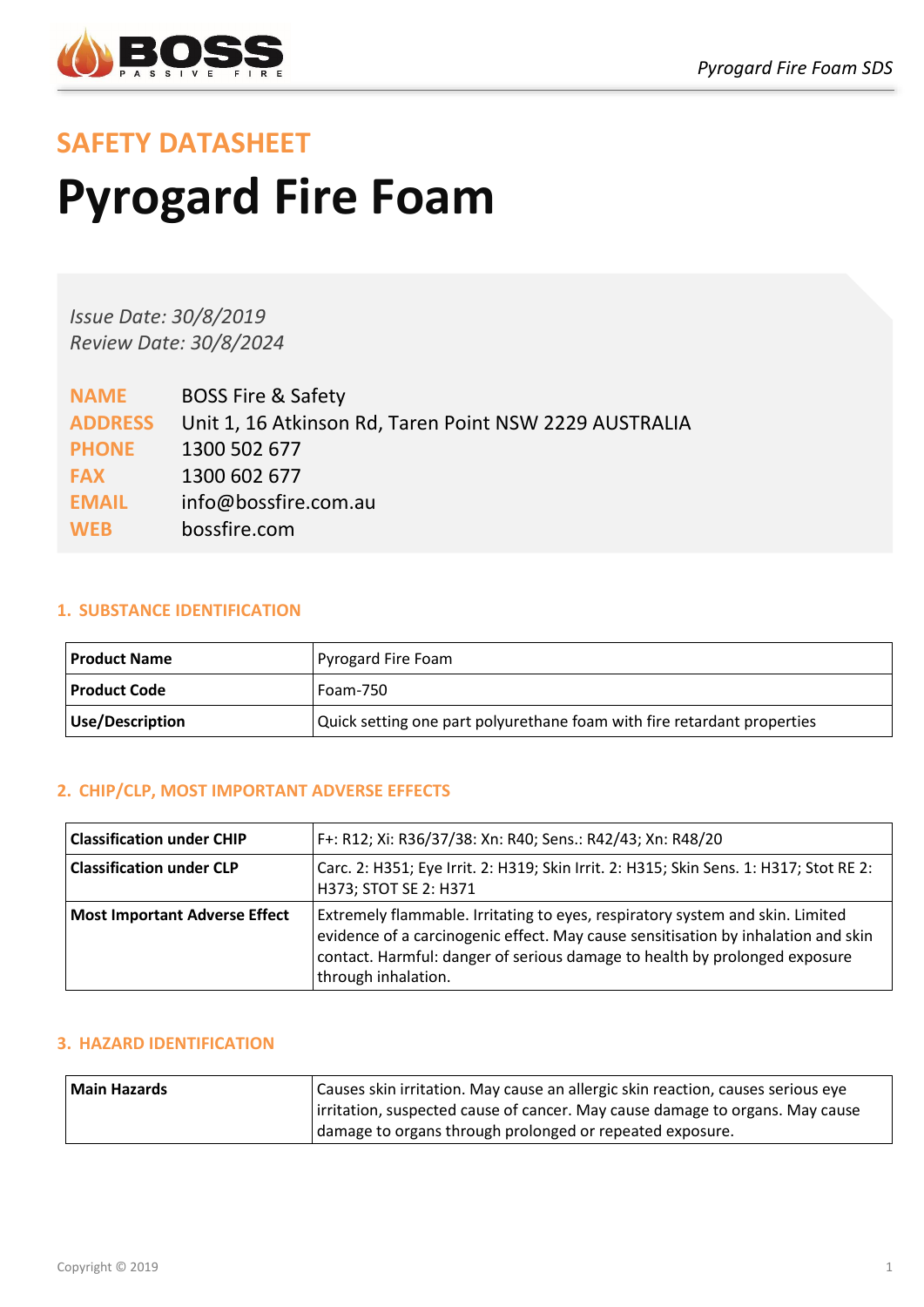

## **4. FIRST AID MEASURES (SYMPTOMS)**

| <b>Skin Contact</b>             | Remove all contaminated clothes and footwear immediately unless stuck to skin.<br>Drench the affected skin with running water for 10 minutes or longer. If<br>substance is still stuck continue constant softening with hot soapy water.                                                                                                                                                                                                             |  |  |
|---------------------------------|------------------------------------------------------------------------------------------------------------------------------------------------------------------------------------------------------------------------------------------------------------------------------------------------------------------------------------------------------------------------------------------------------------------------------------------------------|--|--|
| <b>Eye Contact</b>              | Bathe the eye with running water for 15 minutes. Consult a doctor.                                                                                                                                                                                                                                                                                                                                                                                   |  |  |
| Ingestion                       | Wash out mouth with water. Do not induce vomiting. If conscious give half a litre<br>of water to drink immediately. Consult a doctor.                                                                                                                                                                                                                                                                                                                |  |  |
| <b>Inhalation</b>               | Remove casualty from exposure ensuring one's safety whilst doing so consult a<br>doctor.                                                                                                                                                                                                                                                                                                                                                             |  |  |
| <b>Signal Words</b>             | Warning                                                                                                                                                                                                                                                                                                                                                                                                                                              |  |  |
| <b>Hazards Pictograms</b>       | GHS07: Exclamation mark, GHS08: Health hazard                                                                                                                                                                                                                                                                                                                                                                                                        |  |  |
| <b>Precautionary Statements</b> | P102: Keep out of reach of children. P260: DO not breathe fume. P280: Wear<br>protective glove. P305+351+338: IF IN EYES: Rinse cautiously with water for several<br>minutes. Remove contact lenses, if present and easy to do. Continue rinsing.<br>P308+313: IF exposed or concerned: Get medical advice/attention. P309+311: IF<br>exposed or if you feel unwell: Call a POISON CENTRE or doctor. P314: Get medical<br>advice if you feel unwell. |  |  |

#### *Label Elements under CHIP*

| <b>Hazards Symbols</b>       | Extremely flammable. Harmful.                                                                                                                                                                                                                                                                                                                                                                                                                                                                                                                                                                                                                                                                                                                                                                     |  |  |  |
|------------------------------|---------------------------------------------------------------------------------------------------------------------------------------------------------------------------------------------------------------------------------------------------------------------------------------------------------------------------------------------------------------------------------------------------------------------------------------------------------------------------------------------------------------------------------------------------------------------------------------------------------------------------------------------------------------------------------------------------------------------------------------------------------------------------------------------------|--|--|--|
| <b>Risk Phrases</b>          | R12: Extremely flammable. R36/37/38: Irritating to eyes, respiratory system and<br>skin.<br>R40: Limited evidence of a carcinogenic effect. R42/43: May cause sensitisation by<br>inhalation and skin contact. R48/20: Harmful: danger of serious damage to health<br>by prolonged exposure through inhalation.                                                                                                                                                                                                                                                                                                                                                                                                                                                                                   |  |  |  |
| <b>Safety Phrases</b>        | S2: Keep out of the reach of children. S36/37: Wear suitable protective clothing<br>gloves. S46: If swallowed, seek medical advice immediately and show this<br>container or label. S51: Use only in well-ventilated areas. S63: In case of accident<br>by inhalation, remove casualty to fresh air and keep at rest.                                                                                                                                                                                                                                                                                                                                                                                                                                                                             |  |  |  |
| <b>Precautionary Phrases</b> | Contains isocyanates. See information supplied by manufacturer. Pressurized<br>container: protect from sunlight and do not expose to temperatures exceeding<br>50°C. Do not pierce or burn, even after use. Do not spray on a naked flame or any<br>incandescent material. Keep away from sources of ignition - No smoking. Keep out<br>of the reach of children. Person already sensitized to diisocyanates may develop<br>allergic reactions when using this product. Persons suffering from asthma, eczema<br>or skin problems should avoid contact, including dermal contact, with this product.<br>This product should not be used under conditions of poor ventilation unless a<br>protective mask with an appropriate gas filter (e.g. type A1 according to standard<br>EN 14387) is used. |  |  |  |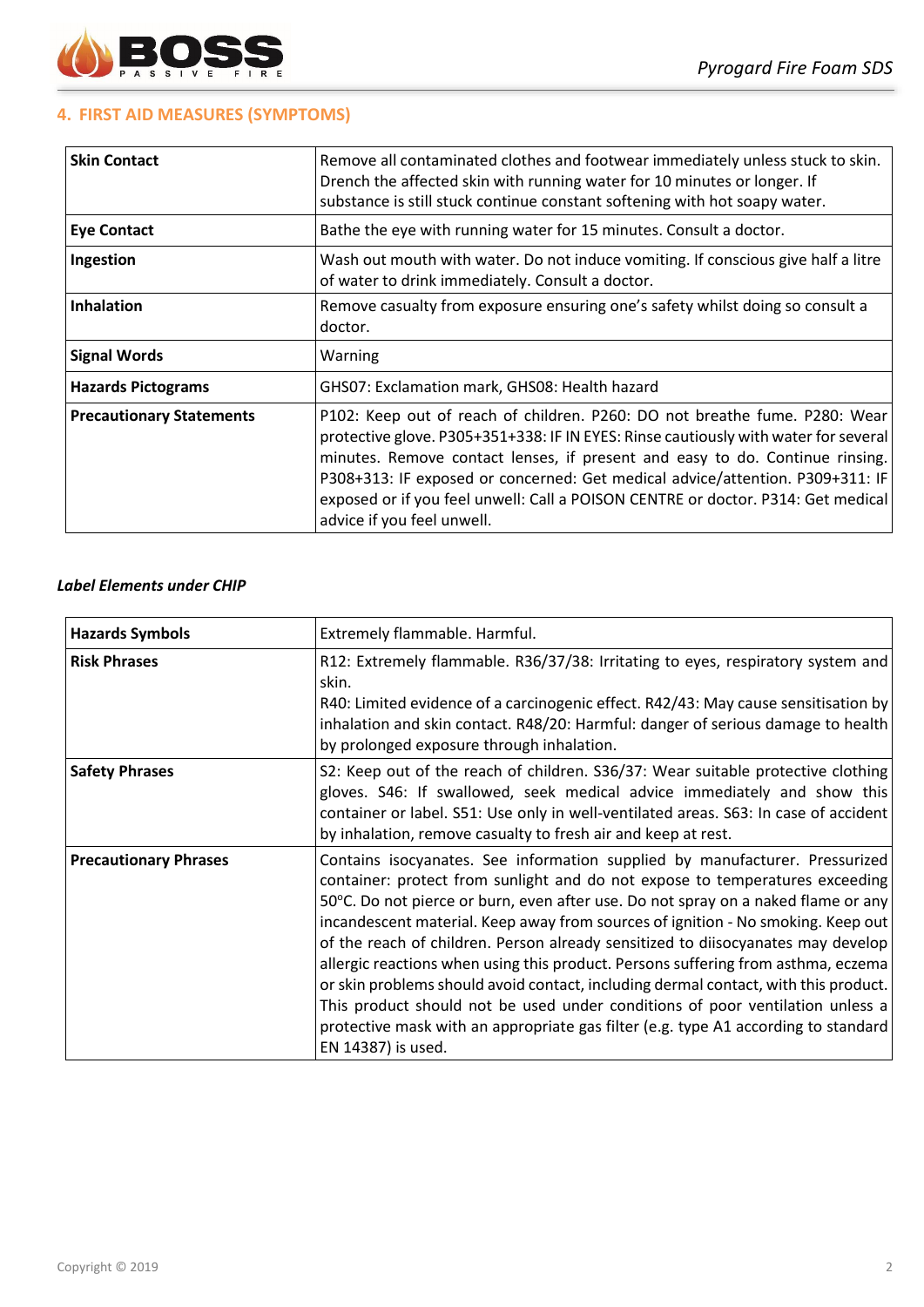

### *Hazardous ingredients: DIPHENYLMETHANE -4,4'-DI-ISOCYANATE*

| <b>EINECS</b> | <b>CAS</b> | <b>CHIP Classification</b>                                       | <b>CLP Classification</b>                                                                                                                                                         | Percent |
|---------------|------------|------------------------------------------------------------------|-----------------------------------------------------------------------------------------------------------------------------------------------------------------------------------|---------|
| 202-966-0     | 101-68-8   | Xn: R40; Xn: R20; Xn:<br>R48/20: Xi: R36/37/38;<br>Sens.: R42/43 | Carc. 2: H351; Acute Tox. 4:<br>H332; Eye Irrit 2: H319; STOT SE 3:<br>H335; Skin Irrit. 2: H315; Resp.<br>Sens. 1: H334; Skin Sens. 1: H317;<br>STOT SE 2: H371; STOT RE 2: H373 | 10-30%  |

## **5. FIRST AID MEASURES (ACTION)**

| May be irritation and redness at the site of contact.<br><b>Skin Contact</b>                                                   |                                                        |
|--------------------------------------------------------------------------------------------------------------------------------|--------------------------------------------------------|
| May be irritation and redness. The eyes may water profusely.<br><b>Eye Contact</b>                                             |                                                        |
| May be soreness and redness of the mouth and throat.<br>Ingestion<br>Nausea and stomach pain may occur. There may be vomiting. |                                                        |
| Inhalation<br>May be irritation of the throat with a feeling of tightness in the chest.                                        |                                                        |
| <b>Delayed/Immediate Effects</b><br>Immediate effects can be expected after short-term exposure.                               |                                                        |
| Immediate/Special Treatment                                                                                                    | Eye bathing equipment should be available on premises. |

## **6. FIRE FIGHTING MEASURES**

| <b>Extinguishing Media</b>      | Alcohol or polymer foam. Carbon dioxide. Dry chemical power.<br>Use water spray to cool containers.                                                                         |  |
|---------------------------------|-----------------------------------------------------------------------------------------------------------------------------------------------------------------------------|--|
| <b>Exposure Hazards</b>         | Extremely flammable. In combustion emits toxic fumes. Form explosive air-<br>vapour mixture. Vapour may travel considerable distance to source of ignition &<br>flash back. |  |
| <b>Advice for Fire-Fighters</b> | Wear self-contained breathing apparatus.<br>Wear protective clothing to prevent contact with skin and eyes.                                                                 |  |

# **7. ACCIDENTAL RELEASE MEASURES**

| <b>Personal Precautions</b>      | If outside do approach from downwind. If outside keep bystanders upwind and<br>away from danger point. Mark out the contaminated area with signs and prevent<br>access to unauthorized personnel. Turn leaking containers leak-side up to prevent<br>escape of liquid. Eliminate all source of ignition.                                                                 |
|----------------------------------|--------------------------------------------------------------------------------------------------------------------------------------------------------------------------------------------------------------------------------------------------------------------------------------------------------------------------------------------------------------------------|
| <b>Environmental Precautions</b> | Do not discharge into drains or rivers. Contain the spillage using bunding.                                                                                                                                                                                                                                                                                              |
| <b>Clean-Up Procedures</b>       | Clean-up should be dealt with only by qualified personnel familiar with the<br>specific substance. Do not use equipment in clean-up procedure which may<br>produce sparks. Allow product to solidify and remove it by mechanical means.<br>Remove uncured foam with acetone transfer to a closable, labelled salvage<br>container for disposal by an appropriate method. |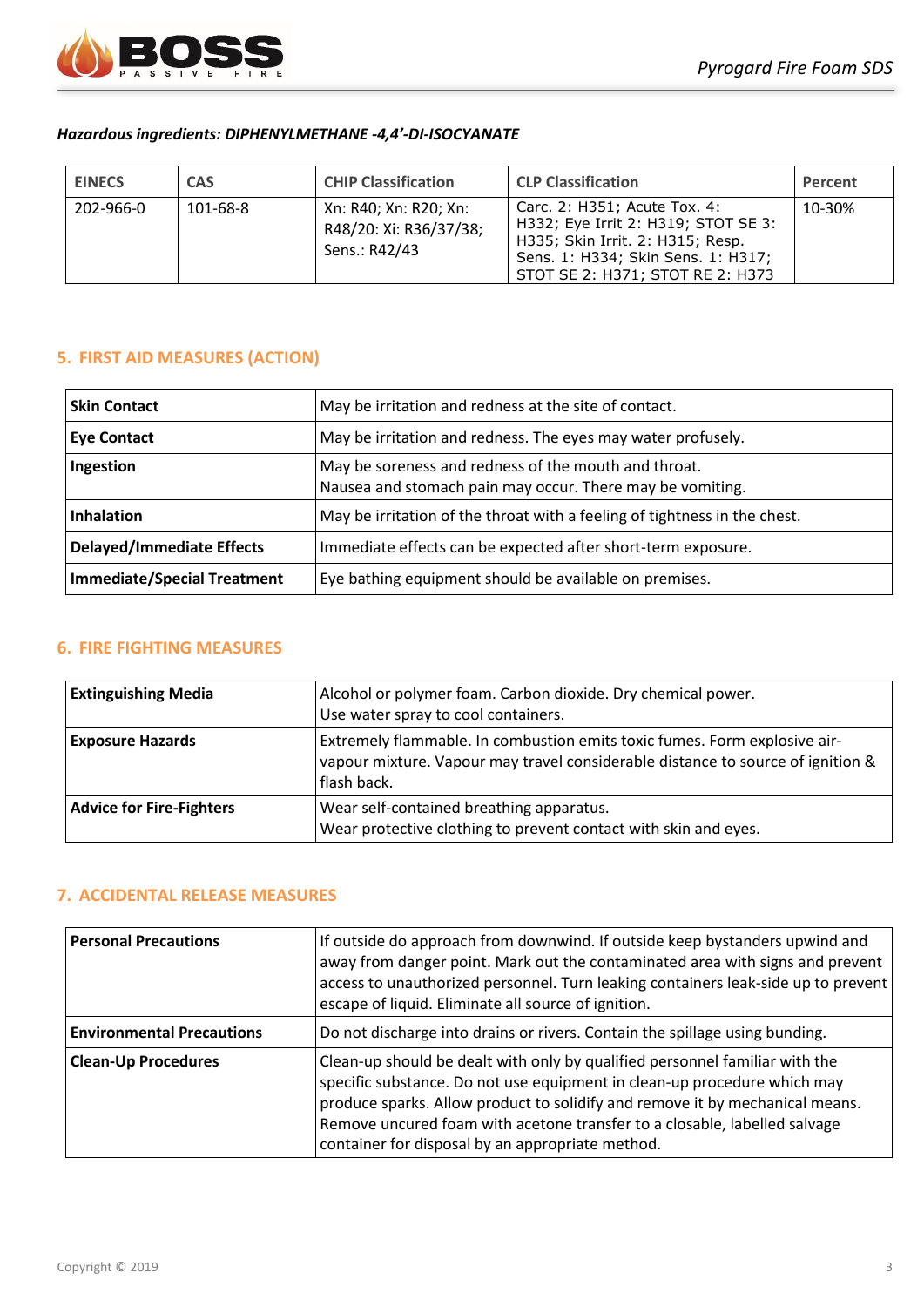

#### **8. HANDLING & STORAGE**

| <b>Handling Requirements</b> | Avoid direct contact with the substance. Ensure there is sufficient ventilation of<br>the area. Do not handle in a confined space. Avoid the formation or spread of<br>mists in the air. Smoking is forbidden. Use non-sparking tools.                                                                                                                                                                                           |  |
|------------------------------|----------------------------------------------------------------------------------------------------------------------------------------------------------------------------------------------------------------------------------------------------------------------------------------------------------------------------------------------------------------------------------------------------------------------------------|--|
| <b>Storage Conditions</b>    | Store in cool, dry, well ventilated areas. Keep container tightly closed.<br>Keep away from source of ignition. Prevent the build-up of electrostatic charge in<br>the immediate area. Ensure lighting and electrical equipment are not a source of<br>ignition. Store in original containers between +5 and +25°C. Storage outside<br>parameters will dramatically reduce shelf life and invalidates all product<br>warranties. |  |
| <b>Suitable Packaging</b>    | Must only be kept in original packaging.                                                                                                                                                                                                                                                                                                                                                                                         |  |

## **9. EXPOSURE CONTROL & PERSONAL PROTECTION**

#### *Hazardous Ingredients: DIPHENYLMETHANE-4,4'-DI-ISOCYANATE*

| <b>Exposure limit values</b> |                        |                        |            |                 |  |  |
|------------------------------|------------------------|------------------------|------------|-----------------|--|--|
| STATE                        | 8 hour TWA:            | 15 min. STEL           | 8 hour TWA | 15 min. STEI:   |  |  |
| UK                           | 0.02 mg/m <sup>3</sup> | 0.07 mg/m <sup>3</sup> |            | $\qquad \qquad$ |  |  |

| <b>Respiratory Protection</b> | Respiratory protection not required                                                                                           |
|-------------------------------|-------------------------------------------------------------------------------------------------------------------------------|
| <b>Hand Protection</b>        | Protective gloves                                                                                                             |
| <b>Eye Protection</b>         | Safety glasses. Ensure eye bath is to hand.                                                                                   |
| <b>Skin Protection</b>        | Protective clothing                                                                                                           |
| <b>Engineering Measures</b>   | Ensure there is sufficient ventilation of the area. Ensure lighting and electrical<br>equipment are not a source of ignition. |

### **10. PHYSICAL & CHEMICAL PROPERTIES**

| <b>State</b>               | Aerosol                  |
|----------------------------|--------------------------|
| Colour                     | Pink/Cream               |
| <b>Odour</b>               | Barely perceptible odour |
| <b>Solubility in Water</b> | Insoluble                |
| <b>Viscosity</b>           | <b>Highly viscous</b>    |
| <b>Flash Point</b>         | -4                       |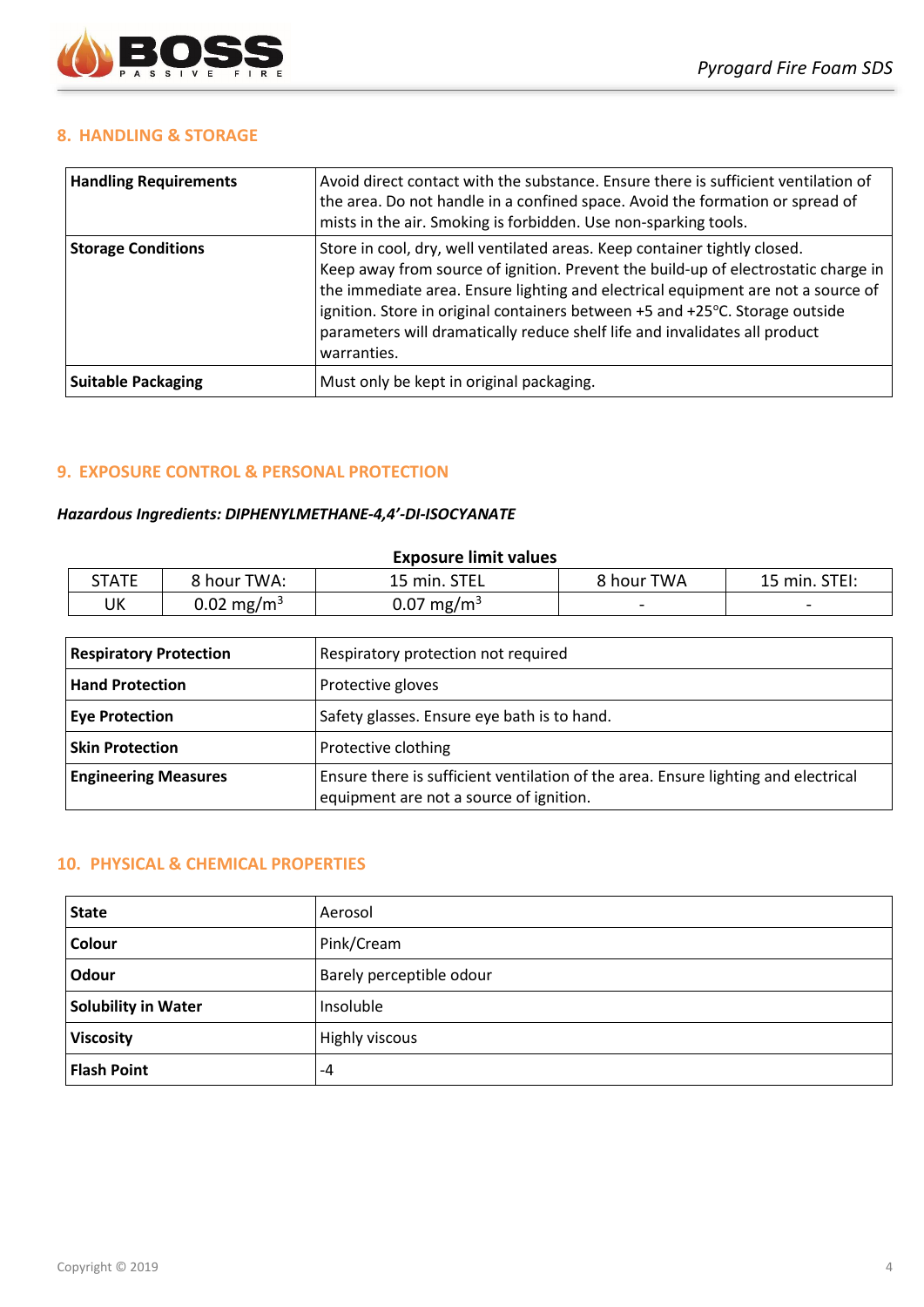

## **11. STABILITY & REACTIVITY**

| <b>Conditions to Avoid</b> | Heat. Hot surfaces. Sources of ignition. Flames.                                                                                                                 |
|----------------------------|------------------------------------------------------------------------------------------------------------------------------------------------------------------|
| <b>Materials to Avoid</b>  | Strong oxidizing agents. Strong acids.                                                                                                                           |
| Haz. Decomp. Products      | In combustion emits toxic fumes of carbon dioxide/carbon monoxide and<br>hydrogen cyanide                                                                        |
| <b>Hazardous Reaction</b>  | Hazardous reactions will not occur under normal transport or storage conditions.<br>Decomposition may occur on exposure to conditions or materials listed below. |
| <b>Chemical Stability</b>  | Stable under normal conditions. Stable at room temperature.                                                                                                      |
| Reactivity                 | Stable under recommended transport or storage conditions.                                                                                                        |

## **12. TOXICOLOGICAL INFORMATION**

| <b>Effect</b>          | Route       | <b>Basis</b>          |
|------------------------|-------------|-----------------------|
| Irritation             | OPT INH DRM | Hazardous: calculated |
| Sensitisation          | INH DRM     | Hazardous: calculated |
| Repeated dose toxicity | <b>INH</b>  | Hazardous: calculated |

## **12. TOXICOLOGICAL INFORMATION CONTINUES**

| <b>Skin Contact</b>              | May be irritation and redness at the site of contact.                                                             |
|----------------------------------|-------------------------------------------------------------------------------------------------------------------|
| <b>Eye Contact</b>               | May be irritation and redness. The eyes may water profusely.                                                      |
| Ingestion                        | May be soreness and redness of the mouth and throat. Nausea and stomach pain<br>may occur. There may be vomiting. |
| <b>Inhalation</b>                | May be irritation of the throat with a feeling of tightness in the chest.                                         |
| <b>Delayed/Immediate Effects</b> | Immediate effects can be expected after short-term exposure.                                                      |

## **13. ECOLOGICAL INFORMATION**

| <b>Persistence &amp; Degradability</b> | l No data available                                              |
|----------------------------------------|------------------------------------------------------------------|
| <b>Bio-Accumulative Potential</b>      | No data available                                                |
| <b>Other Adverse Effects</b>           | Negligible ecotoxicity. Not dangerous to ozone layer (199/45/EC) |
| <b>PBT Identification</b>              | This substance is not identified as a PBT substance              |
| <b>Mobility</b>                        | VOC 20%                                                          |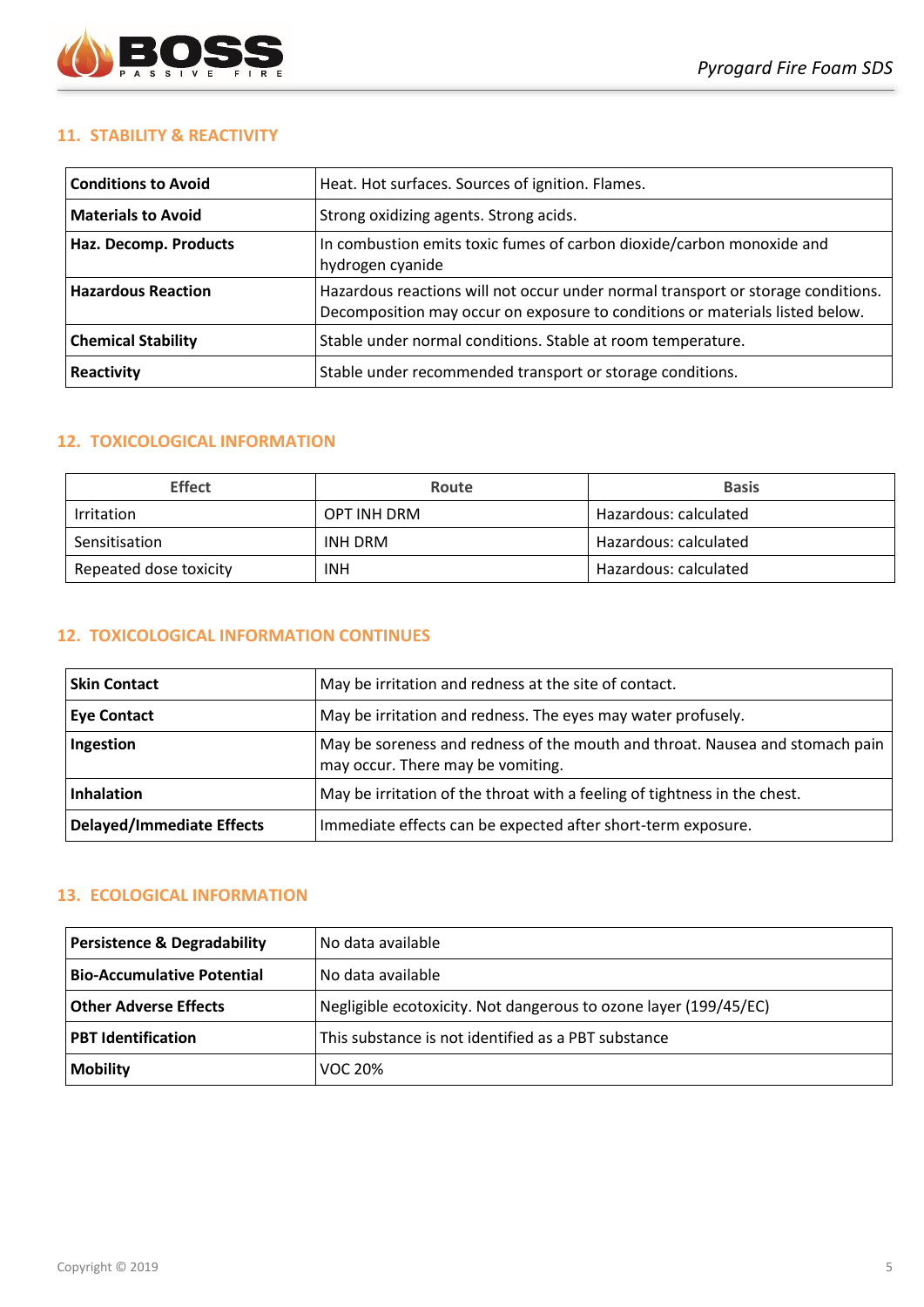

### **14. DISPOSAL CONSIDERATIONS**

| <b>Disposal Operations</b> | Waste material code (91/689/EEC, Council Decision 2001/118/EC, O.J L47 of<br>16/2/2002): 08 05 01 (waste isocyanates)                                                                      |
|----------------------------|--------------------------------------------------------------------------------------------------------------------------------------------------------------------------------------------|
| Disposal of Packaging      | Waste material code packaging (91/689/EEC);<br>Council decision 2001/118/EC, O.J L47 of (16/2/2001) 15 01 10<br>(Packaging containing residues of or contaminated by dangerous substances) |
| <b>INB</b>                 | The user's attention is drawn to the possible existence of regional or national<br>regulations regarding disposal.                                                                         |

### **15. TRANSPORT**

| <b>Environmentally Hazardous</b> | No                     |
|----------------------------------|------------------------|
| UN no.                           | <b>UN 1950</b>         |
| <b>Shipping Name</b>             | <b>AEROSOLS</b>        |
| <b>Transport Class</b>           |                        |
| <b>Special Precautions</b>       | No special precautions |
| <b>Tunnel Code</b>               | D                      |
| <b>Transport Category</b>        |                        |

## **16. REGULATORY INFORMATION**

| <b>Chemical Safety Information</b> | A chemical safety assessment has not been carried out for the substance or the<br><b>I</b> mixture<br>by the supplier                                     |
|------------------------------------|-----------------------------------------------------------------------------------------------------------------------------------------------------------|
| <b>Other Information</b>           | This safety data is prepared in accordance with Commission regulation (EU) No<br>453/2010. *Indicates text in MSDS which changed since the last revision. |

## **17. ADDITIONAL INFORMATION**

| <b>Risk Phrases used in s.2 and 3</b> | H315: Causes skin irritation. H317: May cause an allergic skin reaction. H319:<br>Causes serious eye irritation. H332: Harmful if inhaled. H334: May cause allergy or<br>asthma symptoms or breathing difficulties if inhaled. H335: May cause respiratory<br>irritation. H351: Suspected of cancer <state conclusively<br="" exposure="" if="" is="" it="" of="" route="">proven that no other routes of exposure cause the hazard&gt; H371: May cause<br/>damage to organs <or affected,="" all="" if="" known="" organs="" state=""> through prolonged or<br/>repeated exposure <state conclusively="" exposure="" if="" is="" it="" no<br="" of="" proven="" route="" that="">other routes of exposure cause the hazard&gt;. R12: Extremely flammable. R20:<br/>Harmful by inhalation. R36/37/38: irritating to eyes, respiratory system and skin.<br/>R40: Limited evidence of carcinogenic effect. R42/43: May cause sensitisation by<br/>inhalation and skin contact. R48/20: Harmful: danger of serious damage to health<br/>by prolonged exposure through inhalation.</state></or></state> |
|---------------------------------------|-----------------------------------------------------------------------------------------------------------------------------------------------------------------------------------------------------------------------------------------------------------------------------------------------------------------------------------------------------------------------------------------------------------------------------------------------------------------------------------------------------------------------------------------------------------------------------------------------------------------------------------------------------------------------------------------------------------------------------------------------------------------------------------------------------------------------------------------------------------------------------------------------------------------------------------------------------------------------------------------------------------------------------------------------------------------------------------------------------|
| <b>Legal Disclaimer</b>               | The above information is believed to be correct but does not purport to be all<br>inclusive and shall be used only as a guide. This company shall not be held liable<br>for any damage resulting from handling or from contact with the above product.                                                                                                                                                                                                                                                                                                                                                                                                                                                                                                                                                                                                                                                                                                                                                                                                                                              |